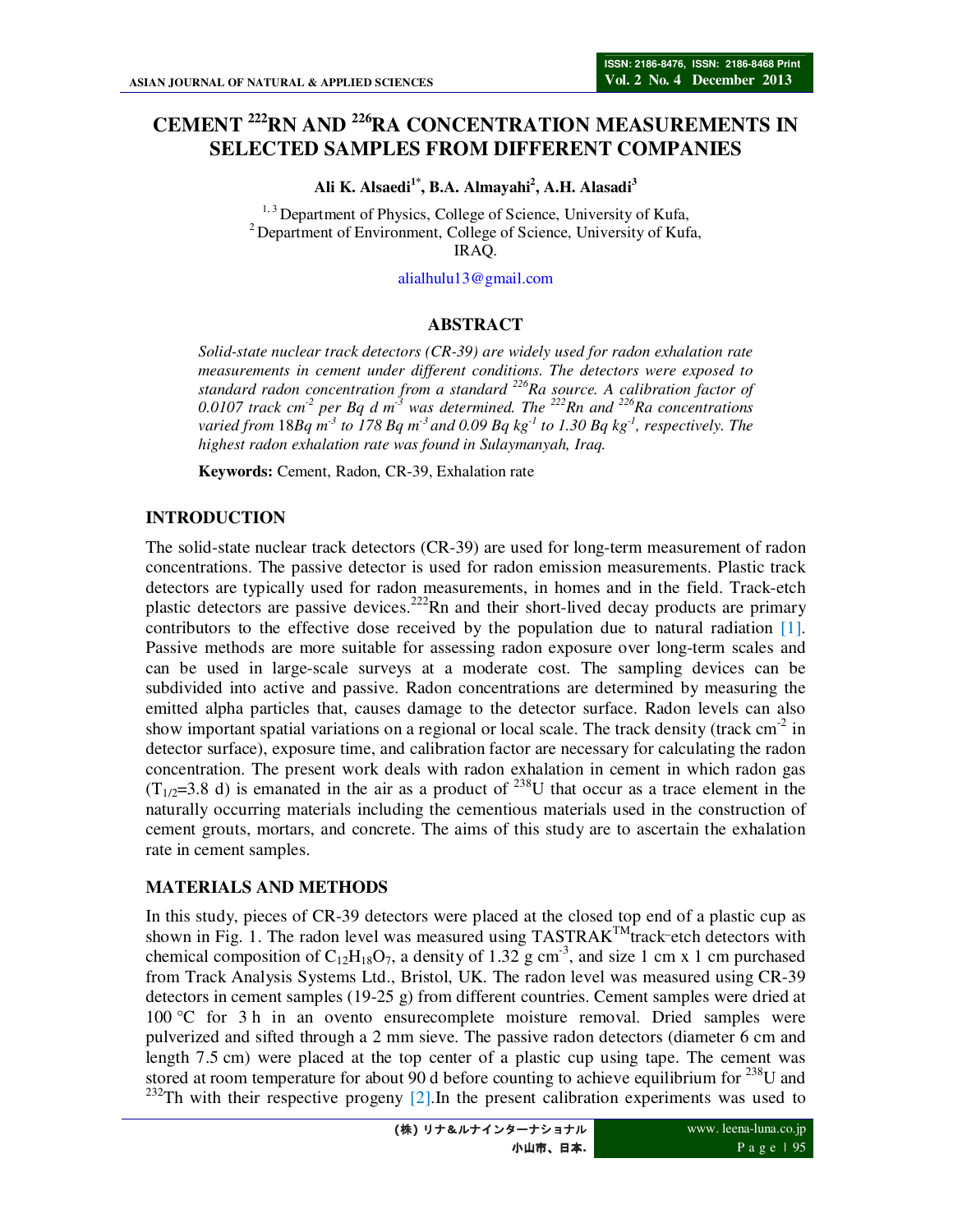determine <sup>222</sup>Rn gas concentration emanating from a <sup>226</sup>Ra source with 3.3 kBq from the International Atomic Energy Agency in a close system.



Figure 1. A schematic diagram of the sealed-cup technique

After exposure, the CR-39 detectors were removed and chemically etched in a 6.25 N aqueous NaOH solution using a water bath at 70  $\degree$ C for 7 h, as reported in another study. Alpha-particle track measurement per  $cm<sup>2</sup>$  produced by the decay of  $222$ Rn and its daughters was conducted using an optical microscope (NOVEL, China) of 40x magnification power with USB 2.0 Camera Application V 2.3 software. The shape of the etch pit and the diameter of the 'etch-pit opening' depended on two parameters: (a) the bulk etching velocity  $(V_B)$  for the etchant and (b) the track etching velocity  $(V_T)$  along the trajectory of the particle. The ratio  $V = V_T / V_B$  is an important parameter used to determine the properties of charged particles. The ratio (*V*) also provides the etching efficiency and the critical angle of etching (  $\theta_c$ ). For alpha particles, the value (*V*) is not very high in the CR-39 plastic, ranging from 2 to 3 [3]. *VB*is equal to the thickness (*h*) of the removed layer from each face of the plastic upon etching time  $(t_e)$ , whereas  $V_T$  is the full length of the etch pit to etching time  $(t_e)$ .

The formula used to measure track density was as follows:

$$
Track Density (p) (Track cm-2) = \frac{Average \ of \ Total \ Track}{Area \ of \ Field \ of \ View},
$$
 (1)

Radon concentration  $(C_{Rn})$  was calculated by the formula [4]

$$
C_{Rn}(Bq \ m^{-3}) = \frac{N_o t_o \rho}{\rho_o t} \tag{2}
$$

where $N_o$  = activity concentration for a standard source (<sup>226</sup>Ra),  $t_o$  = exposure time for standard source,  $\rho_o$ =track density for a standard source (track cm<sup>-2</sup>),  $\rho$ = track density for sample (track cm<sup>-2</sup>), and  $t =$  exposure time of the sample.

The effective radium content of the solid sample can be calculated by the formula [5, 6]: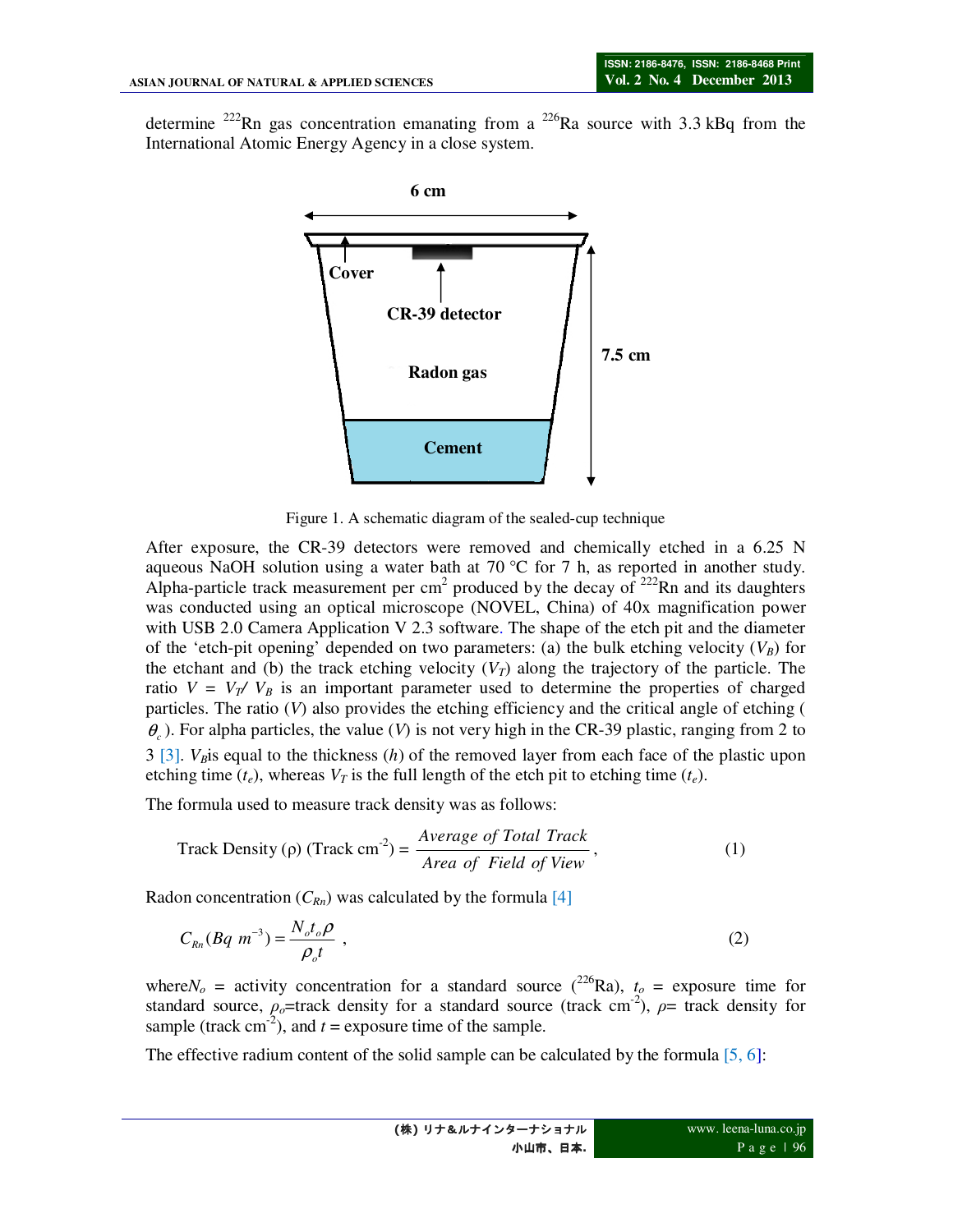$$
C_{Ra}(Bq \ kg^{-1}) = \left(\frac{\rho}{kT_e}\right)\left(\frac{hA}{M}\right) \tag{3}
$$

where M is the mass of the solid sample in kg, A is the area of a cross section of the cylindrical can in  $m<sup>2</sup>$  and h is the distance between the detector and the top of the solid sample in m. ρ is the counted track density, k is the calibration factor of the CR-39 track detector, and  $T_e$  denotes the effective exposure time.

The exhalation rate was calculated using the following equation  $[3, 7]$ :

$$
E_x = \frac{CV\lambda}{A(T + \frac{(e^{-\lambda T} - 1)}{\lambda})},\tag{4}
$$

where  $E_x$  is the radon exhalation rate (Bq kg<sup>-1</sup> d<sup>-1</sup>), C is the measured radon concentration by the CR-39 detector (Bq m<sup>-3</sup> d<sup>-1</sup>),  $\lambda$  is the decay constant of radon (d<sup>-1</sup>), *T* is the exposure time (d), *V* is the volume of the radon chamber  $(m^3)$ , and *A* is the mass of the sample.

The annual effective dose  $(H<sub>E</sub>)$  to the personal work of the hospitals was calculated from the following formula according [1]:

$$
H_E (mSv y-1) = C \times F \times T \times D
$$
 (5)

Where C is the radon concentration in Bq m<sup>-3</sup>, F is the <sup>222</sup>Rn indoor equilibrium factor (0.4), T is time (8760 h y<sup>-1</sup>), and D for dose conversion factor (9 x 10<sup>-6</sup>mSv y<sup>-1</sup> (Bq m<sup>-3</sup>)<sup>-1</sup>).

#### **RESULTS AND DISCUSSION**

The calibration experiments were conducted to estimate the relationship between track density and radon concentration. The calibration factor obtained from the experiments has mean  $0.0107$  track cm<sup>-2</sup> d<sup>-1</sup> per (Bq m<sup>-3</sup>). The <sup>222</sup>Rn and <sup>226</sup>Ra concentrations in cement samples from different companies are presented in Table 1. The minimum and maximum radon concentrations were found in S9 Alfares Company-Iran at 18 Bq m<sup>-3</sup> and S25 Aljesr Cement Company-Bazyan-Sulaymanyah, Iraq at 177 Bq  $m<sup>-3</sup>$ , respectively as shown in Fig. 2. The present results show that the radon gas concentration in cement samples is below the limit recommended (International Commission of Radiation Protection) (ICRP). The mass exhalation rates in the collected cement samples are given in Table 1.

**Table 1. <sup>222</sup>Rn and <sup>226</sup>Ra concentrations in cement samples** 

| SC             | Company /Location        | $E_x$<br>$(Bq \, kg^{-1} \, d^1)$<br>$x10^{-5}$ | Effective radium<br>content $(Bq \, kg^{-1})$<br>$\pm St. error$ | $\overline{222}Rn$<br>$(Bq m^3) \pm St.$<br>error | $H_E$<br>$(mSv y-1)$ |
|----------------|--------------------------|-------------------------------------------------|------------------------------------------------------------------|---------------------------------------------------|----------------------|
| S1             | Hegmatan Cement-Iran     | 2.69                                            | $0.34\pm0.043$                                                   | $60.84 \pm 7.95$                                  | $0.44\pm 0.06$       |
| S <sub>2</sub> | Kangan Cement-Iran       | 5.15                                            | $0.65 \pm 0.066$                                                 | $97.23 \pm 10.05$                                 | $0.7 \pm 0.07$       |
| S <sub>3</sub> | Sabahan-Iran             | 3.17                                            | $0.4 \pm 0.048$                                                  | $68.7\pm8.45$                                     | $0.49 \pm 0.06$      |
| S4             | Ardstaan Company-Iran    | 6.57                                            | $0.83 \pm 0.067$                                                 | $156.81 \pm 12.76$                                | $1.13 \pm 0.09$      |
| S5             | Aldurood Company-Iran    | 1.74                                            | $0.22 \pm 0.034$                                                 | $40.86 \pm 6.51$                                  | $0.29 \pm 0.05$      |
| S6             | AbyekCemeny Company-Iran | 3.01                                            | $0.38 \pm 0.050$                                                 | $56.37 \pm 7.65$                                  | $0.41 \pm 0.05$      |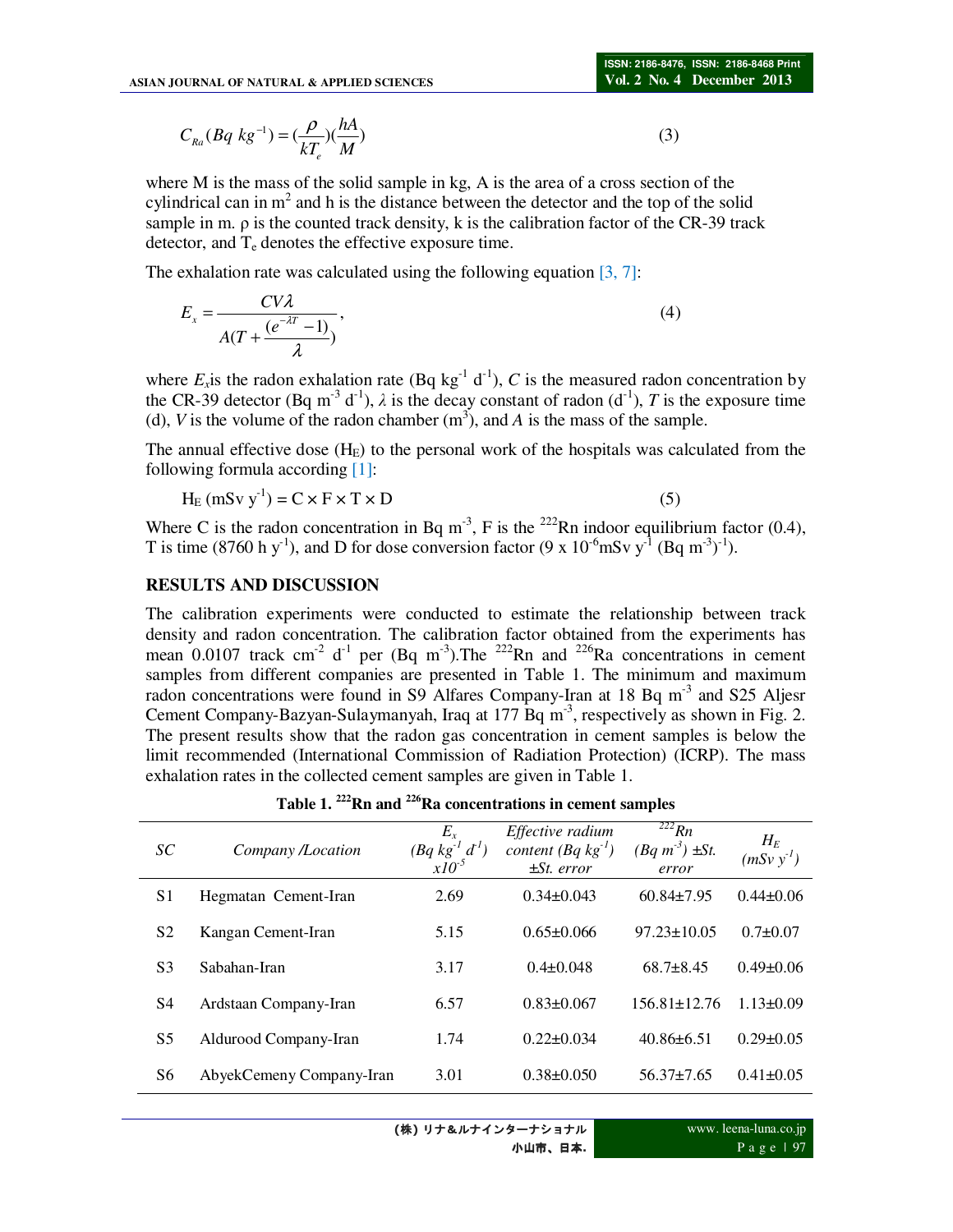|                  | ASIAN JOURNAL OF NATURAL & APPLIED SCIENCES        | ISSN: 2186-8476, ISSN: 2186-8468 Print<br>Vol. 2 No. 4 December 2013 |                  |                    |                 |
|------------------|----------------------------------------------------|----------------------------------------------------------------------|------------------|--------------------|-----------------|
|                  |                                                    |                                                                      |                  |                    |                 |
| S7               | CemenySafeedBnoyed<br>Company-Iran                 | 3.41                                                                 | $0.43 \pm 0.048$ | 81.36±9.19         | $0.59 \pm 0.06$ |
| S8               | Alkarawaan Company-Iran                            | 3.25                                                                 | $0.41 \pm 0.046$ | 76.49±8.91         | $0.55 \pm 0.06$ |
| S9               | Alfares Company-Iran                               | 0.71                                                                 | $0.09 \pm 0.022$ | $17.65 \pm 4.28$   | $0.13 \pm 0.03$ |
| S10              | Aldalejaan Company-Iran                            | 2.69                                                                 | $0.34 \pm 0.043$ | $63.94 \pm 8.15$   | $0.46 \pm 0.06$ |
| S11              | Samaan Company-Iran                                | 2.38                                                                 | $0.3 \pm 0.040$  | $55.53 \pm 7.59$   | $0.4 \pm 0.05$  |
| S <sub>12</sub>  | Ilaam-Iran                                         | 3.64                                                                 | $0.46 \pm 0.049$ | $85.75 \pm 9.44$   | $0.62 \pm 0.07$ |
| S <sub>13</sub>  | Thatt Cement-Pakistan                              | 1.82                                                                 | $0.23 \pm 0.036$ | $41.25 \pm 6.54$   | $0.3 \pm 0.05$  |
| S <sub>14</sub>  | -PakistanBest Way Cement                           | 3.41                                                                 | $0.43 \pm 0.054$ | $64.00 \pm 8.15$   | $0.46 \pm 0.06$ |
| S15              | Almabrokah Company-<br>Pakistan                    | 1.74                                                                 | $0.22 \pm 0.036$ | $38.45 \pm 6.32$   | $0.28 \pm 0.04$ |
| S <sub>16</sub>  | Shaheen-Pakistan                                   | 2.22                                                                 | $0.28 \pm 0.040$ | $51.04 \pm 7.28$   | $0.37 \pm 0.05$ |
| S17              | Power Cement-Pakistan                              | 2.14                                                                 | $0.27 \pm 0.041$ | $44.84 \pm 6.82$   | $0.32 \pm 0.05$ |
| S18              | AlkaleejAlmutahedah<br>Company-UAE                 | 1.74                                                                 | $0.22 \pm 0.035$ | 39.46±6.40         | $0.28 \pm 0.05$ |
| S <sub>19</sub>  | RaasAlkhymah- UAE                                  | 4.99                                                                 | $0.63 \pm 0.061$ | $109.02 \pm 10.64$ | $0.78 \pm 0.08$ |
| S <sub>20</sub>  | <b>UAE</b>                                         | 1.90                                                                 | $0.24 \pm 0.040$ | $35.05 \pm 6.03$   | $0.25 \pm 0.04$ |
| S <sub>21</sub>  | -TurkeyHasakeh Cement                              | 3.96                                                                 | $0.5 \pm 0.060$  | $70.74 \pm 8.57$   | $0.51 \pm 0.06$ |
| S <sub>22</sub>  | Turkey                                             | 1.90                                                                 | $0.24 \pm 0.039$ | 37.49±6.24         | $0.27 \pm 0.04$ |
| S <sub>2</sub> 3 | -TurkeyAdana Cement                                | 3.80                                                                 | $0.48 \pm 0.054$ | 78.78±9.04         | $0.57 \pm 0.06$ |
| S <sub>24</sub>  | Aliraq Mass Company-<br>Sulaymanyah, Iraq          | 4.83                                                                 | $0.61 \pm 0.057$ | 115.42±10.95       | $0.83 \pm 0.08$ |
| S <sub>25</sub>  | Aljesr Cement Company-<br>Bazyan-Sulaymanyah, Iraq | 8.16                                                                 | $1.03 \pm 0.077$ | 176.98±13.56       | $1.27 \pm 0.1$  |
| S <sub>26</sub>  | Unite Cement Company<br>Bazyan-Sulaymanyah, Iraq   | 1.43                                                                 | $0.18 \pm 0.032$ | $30.19 \pm 5.60$   | $0.22 \pm 0.04$ |
| S <sub>27</sub>  | Iraq                                               | 2.77                                                                 | $0.35 \pm 0.044$ | $63.87 \pm 8.14$   | $0.46 \pm 0.06$ |
| S <sub>28</sub>  | General Cement and<br>AlteemFaluja Company, Iraq   | 1.66                                                                 | $0.21 \pm 0.034$ | $39.75 \pm 6.42$   | $0.29 \pm 0.05$ |
| S <sub>29</sub>  | Baghadad, Iraq                                     | 1.51                                                                 | $0.19 \pm 0.031$ | 34.96±6.03         | $0.25 \pm 0.04$ |
| S30              | Kufa, Iraq                                         | 3.10                                                                 | $0.39 \pm 0.046$ | $74.23 \pm 8.78$   | $0.53 \pm 0.06$ |
| S31              | Asecoo Cement, Kuwait                              | 1.35                                                                 | $0.17 \pm 0.03$  | $31.92 \pm 5.76$   | $0.23 \pm 0.04$ |
| S32              | Hathi cement -India                                | 4.83                                                                 | $0.61 \pm 0.057$ | 114.04±10.88       | $0.82 \pm 0.08$ |
| Avg.             |                                                    | 3.05                                                                 | $0.38 + 0.05$    | $67.28 \pm 8.09$   | $0.48 \pm 0.06$ |
|                  | SC= Sample Code                                    |                                                                      |                  |                    |                 |

**(**株**)** リナ&ルナインターナショナル 小山市、日本**.**

www. leena-luna.co.jp P a g e | 98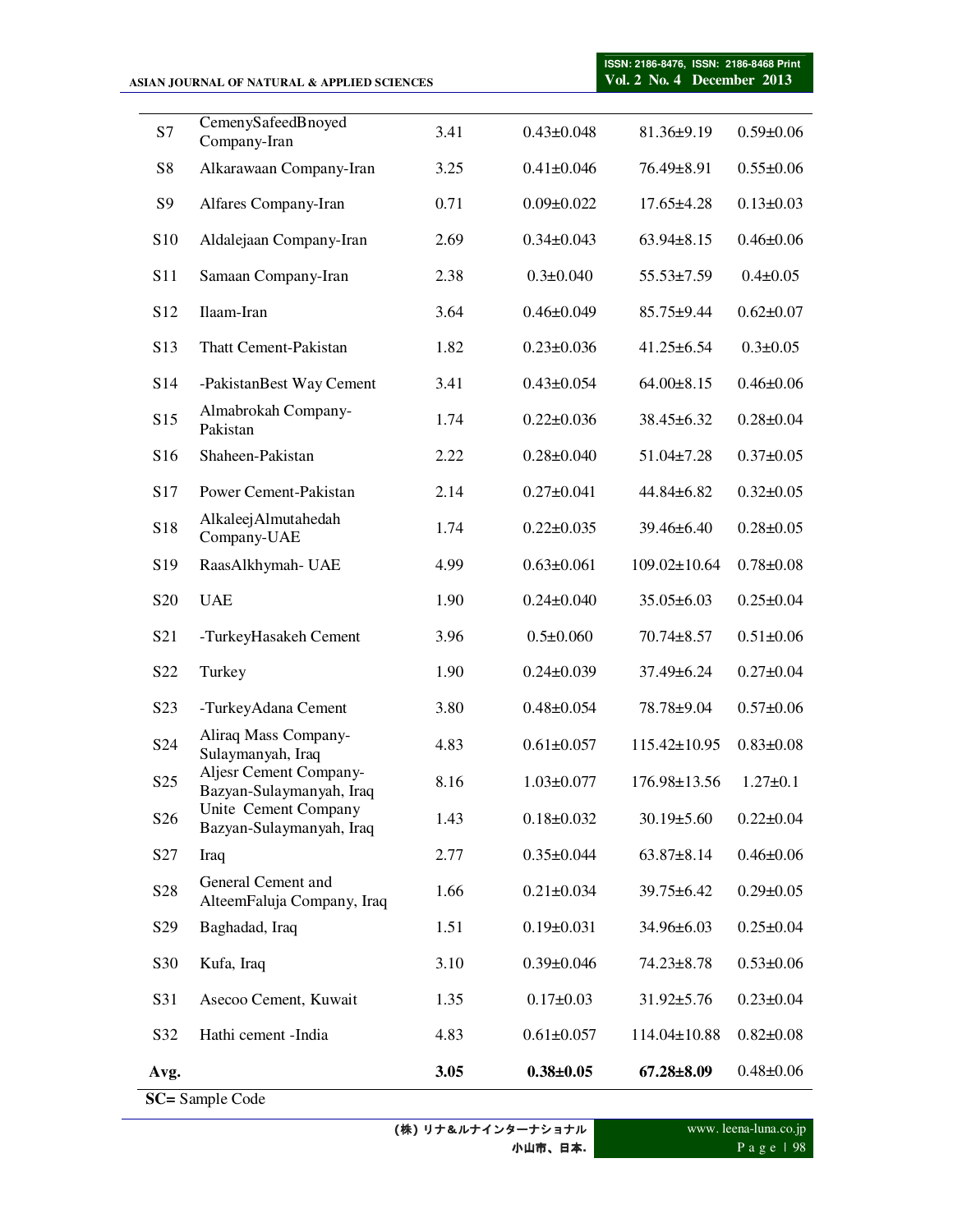

Figure 2. Average  $^{222}$ Rn concentration. The green bar represents low concentration, and the red bar represents high concentration

The radon exhalation rate varied from 0.71x  $10^{-5}$  to 8.16 x  $10^{-5}$  Bq kg<sup>-1</sup> d<sup>-1</sup>. The minimum radon exhalation rate was  $0.71x$   $10^{-5}$ Bq kg<sup>-1</sup> h<sup>-1</sup> in the S9 Alfares Company-Iran. The maximum radon exhalation rate was  $8.16 \times 10^{-5}$  Bq kg<sup>-1</sup> h<sup>-1</sup> in S25 Aljesr Cement Company-Bazyan-Sulaymanyah, Iraq. Radon exposure showed an extreme variation according to the location considered.

## **CONCLUSIONS**

The <sup>222</sup>Rn concentration in the cement samples varies from 18Bq m<sup>-3</sup> to 178 Bq m<sup>-3</sup> with mean  $67.28\pm8.09$  Bq m<sup>-3</sup>. The highest radon exhalation rates are found in Aljesr Cement Company-Bazyan-Sulaymanyah, Iraq. According to EPA and ICRP, the average indoor radon level should be  $148$  Bqm<sup>-3</sup> and 300 Bqm<sup>-3</sup>, respectively, whereas approximately 15 Bqm<sup>-3</sup> (ranging from 1 Bqm<sup>-3</sup> to 100 Bqm<sup>-3</sup>) of radon concentration is normally found in outside air [8-11]. The annual effective dose equivalent range  $0.13\pm0.03$  mSv y<sup>-1</sup> to 1.27 $\pm$ 0.10 mSv y<sup>-1</sup>, with an average of 0.48 $\pm$ 0.06 mSv y<sup>-1</sup>. The values of annual effective dose do not exceed limits recommended by the European Commission [12].

# **ACKNOWLEDGMENTS**

The authors acknowledge the financial support of the College of Science of the University of Kufa, Iraq.